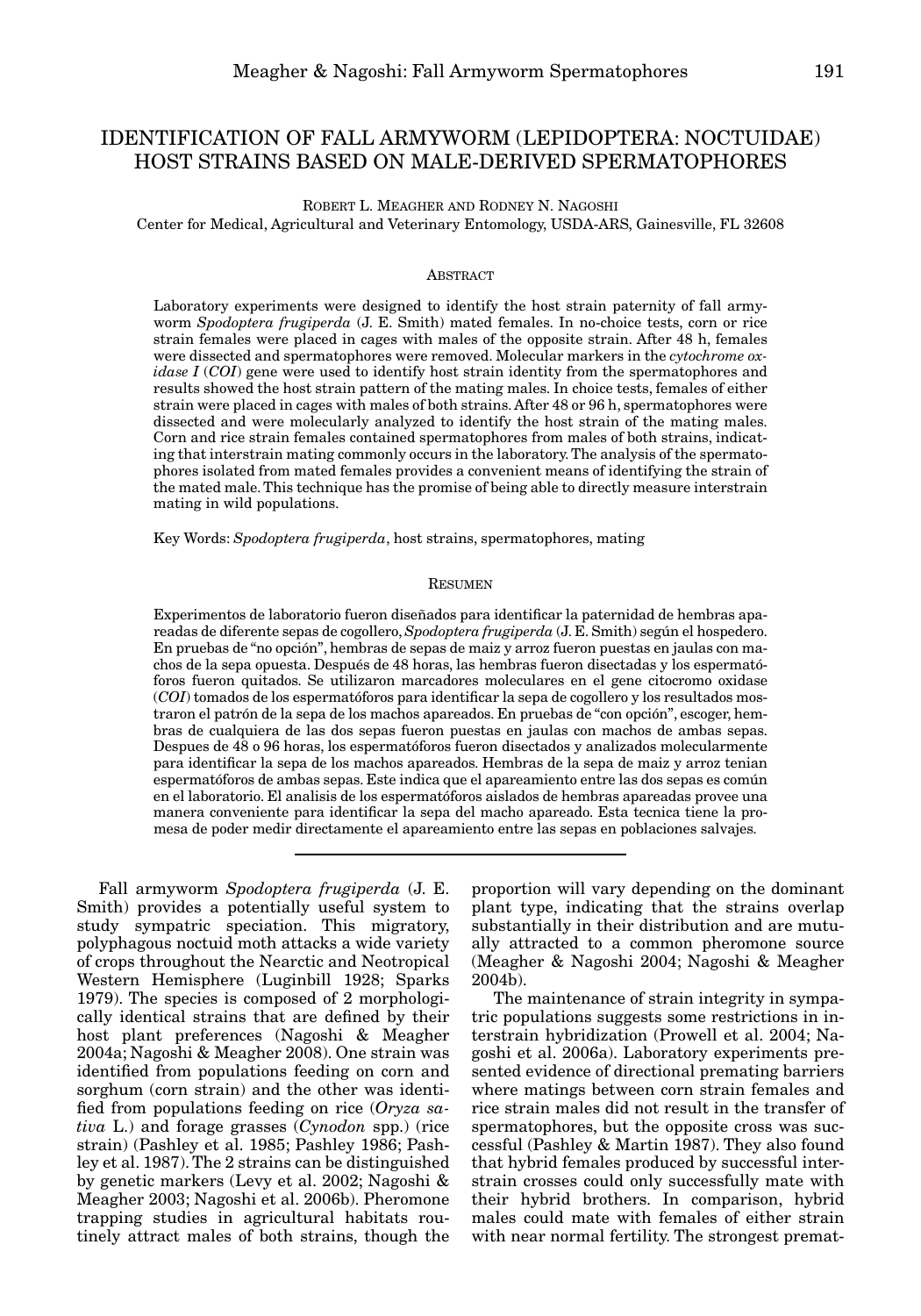ing restriction to hybrid formation so far observed is the temporal partitioning of mating behavior, as laboratory experiments showed that corn strain females initiated calling and copulated earlier in the scotophase than rice strain females (Pashley et al. 1992). Similar results were obtained in a more recent set of experiments with different laboratory corn and rice strain colonies (Schöft et al. 2009). In these studies it was shown that the timing of female calling was determined by maternal effects, while copulation was influenced by a combination of maternal and dominant autosomal factors.

However, these strain-specific mating biases were not observed by other groups working with different colonies (Whitford et al. 1988; Quisenberry 1991). The 2 strains successfully hybridized in both directions with no difference in fecundity and the hybrids themselves showed no mating specificity. We obtained similar results with colonies in which the strains were defined by molecular markers (Nagoshi & Meagher 2003; unpublished results). This inability to observe strainspecific mating could be an artifact of prolonged artificial rearing, as suggested by Pashley (1993), and suggests that the behaviors are relatively labile and readily influenced by environmental factors or genetic inbreeding.

The capacity for interstrain hybridization is of importance to understanding how the integrity of these sympatric strains is maintained and for controlling the infestations of this important agricultural pest. With respect to the latter, there are several observations that the viability and development of the 2 strains differs between plant hosts (Pashley 1986, 1988; Whitford et al. 1992; Pashley 1993; Pashley et al. 1995; Meagher et al. 2004). The 2 strains also differ in their sensitivity to a variety of pesticides (McCord & Yu 1987; Yu 1991; Veenstra et al. 1995; Adamczyk et al. 1997; Yu 1999), and possibly to Bt susceptibility as well, although in many cases the strain identity of the lines being tested was unclear (Adamczyk et al. 1997; Lynch et al. 1999; Adamczyk et al. 2001; Dequech et al. 2005; Polanczyk & Alves 2005; Monnerat et al. 2006; Williams et al. 2006; Chilcutt et al. 2007).

A major problem in addressing this issue is the difficulty in performing such studies, particularly in the field. Current methods require continued observation during the scotophase period and the collection of the mated pairs to determine the molecular markers carried by each parent. In this paper we describe a method for identifying the occurrence of successful interstrain matings that does not require monitoring, collecting, or analysis of the male parent. Instead, spermatophores, which are male products transferred to the female during a successful copulation (LaMunyon 2000; Blanco et al. 2006), were dissected from the mated female and used to identify the strain of

the male. We used this method in no-choice and choice experiments to examine the interstrain mating capacity of several corn strain and rice strain colonies, including those shown by Schöft et al. (2009) to display strain-specific temporal differences in mating behavior, as a proof-of-concept to developing a direct method of measuring the frequency of interstrain mating in the field.

# MATERIALS AND METHODS

#### Generation of Strain-Specific Cultures

To generate the cultures used in these studies, larvae were collected from either corn (corn strain) or pasture grass (rice strain). It was previously reported that about 20% of the larvae typically collected from corn is of the rice strain, a proportion that could even be higher depending on the time of year (Nagoshi & Meagher 2004b; Nagoshi et al. 2007). To insure the strain-specificity of each culture, the larvae from each plant host were raised to adulthood and pair-mated. After oviposition, the parents were analyzed for strain-identity by the COI markers (Nagoshi & Meagher 2003). Only progeny from parents where both were of the appropriate strain were used to generate the laboratory cultures.

Culture procedures followed Stuhl et al. (2008). Adults were placed in cylindrical screen cages (28 cm height, 21 cm diameter) and supplied with a 2% sugar-honey solution for nourishment. Paper towels (Sparkle™, Georgia-Pacific, Atlanta, GA) were stretched at the tops of the cages as an oviposition substrate. Emerging neonates were placed in rearing tubs (Rubbermaid No. 4025, 9.1 l, Fairlawn, OH) that had plastic grids  $(29 \times 17.5 \text{ cm})$  on the bottom. Larvae were raised on a pinto bean artificial diet according to the procedures of Guy et al. (1985). After about 23 d, pupae were removed from the tubs, sexed, and adults that emerged were placed in screen cages. Larvae and adults were reared in incubators or large rearing units at  $\approx 3^{\circ}$ C, 70% RH, and 14L: 10D photoperiod.

A total of 5 colonies were produced by this method, 3 corn strain: 'CS-JS3' from larvae collected in sweet corn in Miami-Dade Co., FL (13 months in culture), and 2 cultures from field corn in Alachua Co., FL ('CS-Hague', 10 months and 'CS-DRU', 6 months), and 2 rice strain: 'RS-Ona' from larvae collected in Hardee Co., FL in pasture grasses (22 months) and 'RS-MS' from larvae collected in Washington Co., MS in pasture grasses (18 months).

## No Choice and Choice Tests

Each of the 5 colonies was tested separately. Two experiments (no-choice and choice) were conducted and adults used were between 2 and 5 d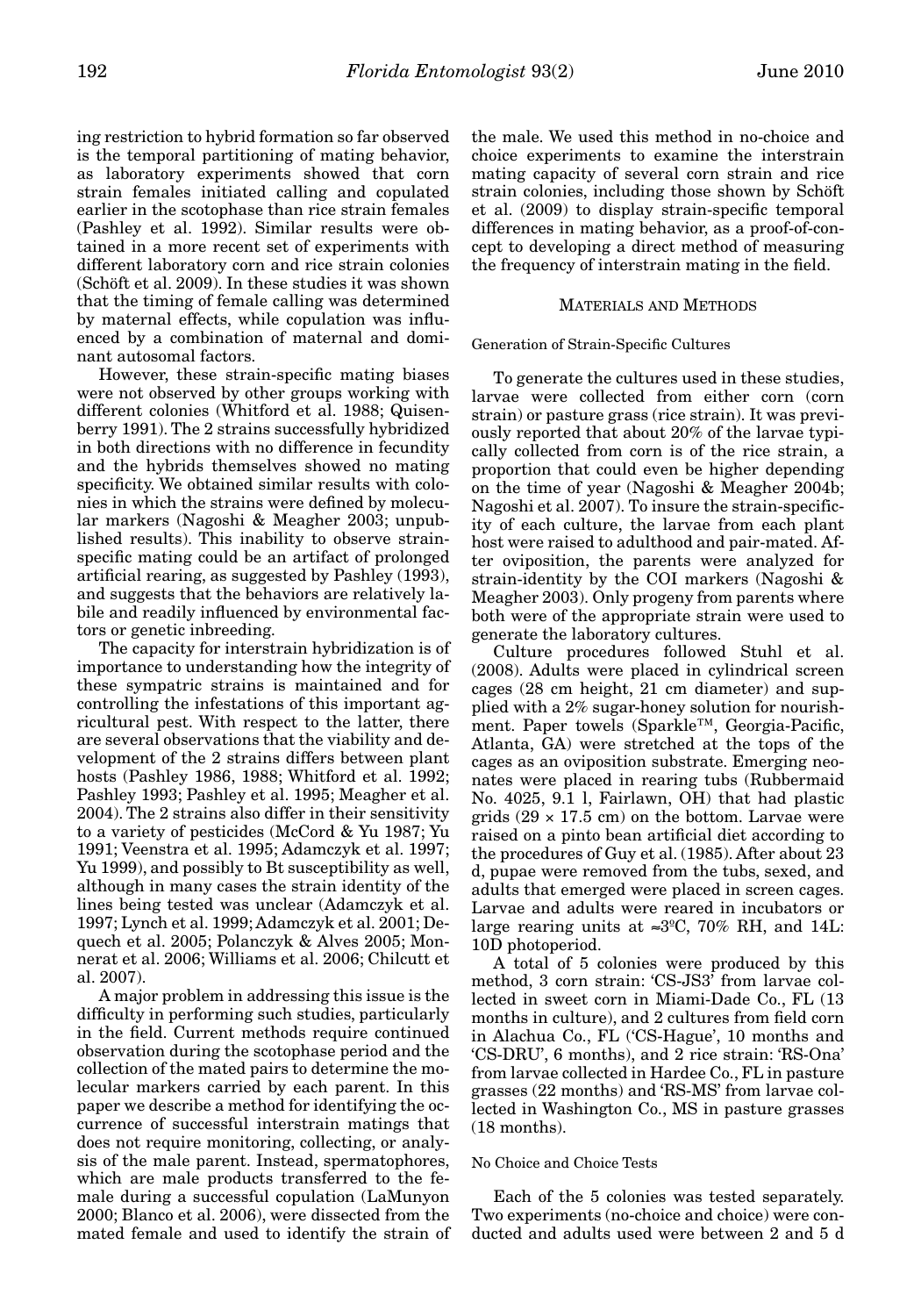old. In the no-choice experiment, 10 females and males each of opposite strains (5 RS-MS females × 5 CS-Hague males + 5 RS-Ona females × 5 CS-DRU males in separate cages; 10 CS-DRU fe $males \times 10$  RS-Ona males) were placed in a screen cage  $(24 \times 24 \times 24 \text{ cm})$  with 2% honey/sugar solution for nourishment. After 96 h, females were frozen (-20°C) and later dissected to remove the spermatophore(s). In the choice experiment, 6 females of 1 strain were placed in the screen cage with 4 rice strain and 4 corn strain males. Twelve trials were completed with corn strain females (CS-JS, CS-Hague, or CS-DRU) while 10 trials were completed with rice strain females (RS-MS or RS-Ona). Females were held for either 48 or 96 h before being frozen and dissected. Spermatophores located in the female's corpus bursae were gently removed in 70% ethanol. Care was taken to keep the three sections (bulbous corpus, stemlike collum, and hook-like frenum) in one piece and to remove as much of the tissue around the spermatophore as possible to avoid contamination from the female. Each spermatophore was placed in 70% ethanol and in a separate snap vial before being placed in a freezer.

## Spermatophore DNA Preparation

Individual spermatophores were homogenized in 800 µL of Genome lysis buffer (Zymo Research, Orange, CA) in a dounce homogenizer. The homogenate was transferred to a 1.5-mL microcentrifuge tube and incubated at 55°C for 5 min. The supernatant was transferred to a Zymo-Spin I column (Zymo Research, Orange, CA) and processed according to manufacturer's instructions. The DNA preparation was collected in a final volume of 20 µL with distilled water, sufficient for 2 PCR amplification reactions.

#### Spermatophore PCR Analysis For Strain Identity

Strain-identity in spermatophores was determined by PCR amplification (PTC-200 Thermo Cycler, MJ Research, Watertown, MA) by 3 methods defined by different primer pairs. PCR amplification was performed in a 30-µL reaction mix containing 3 µL 10X manufacturer's reaction buffer, 1 µL 10mM dNTP, 0.5 µL 20 µM primer mix, 10 µL DNA template (between 0.05-0.5 µg), and 0.5 unit Taq DNA polymerase (New England Biolabs, Beverly, MA). The thermocycling program was 94°C (1 min), followed by 33 cycles of 92°C (30 s), 56°C (45 s), 72°C (45 s), and a final segment of 72°C for 3 min. Digestions with restriction enzymes (New England Biolabs, Beverly, MA) used manufacturer-provided buffers. Each reaction used 10-20 units of restriction enzyme and was incubated at 37°C for 3 h to overnight. Negative controls were performed with the same reaction mixture but with no DNA template. For

gel electrophoresis, 6 µL of 6X gel loading buffer was added to each reaction and the entire sample run on 2% agarose horizontal gel containing Gel-Red (Biotium, Hayward, CA) in 0.5X Tris-borate buffer (TBE, 45 mM Tris base, 45 mM boric acid, 1 mM EDTA pH 8.0). Fragments were visualized with a long-wave UV light box.

Primers were synthesized by Integrated DNA Technologies (Coralville, IA). Amplification of the *COI* region by Method I used the primer pair *COI-58F* (5'- GGAATTTGAGCAGGAATAGTAGG-3') and *COI-1059R* (5'- ACACCTGTTAATCCTC-CTACAG-3') to produce a 1-kb fragment (Nagoshi et al. 2006b). Method II used primers *COI-893F* (5'-CACGAGCATATTTTACATCWGCA-3') and *COI-1472R* (5'- GCTGGTGG-TAAATTTTGATATC-3') to produce a 571-bp fragment. Method III used primers *COI-259F* (5'- CCTGATATAGCTTTCCCACG - 3') and *COI-857R* (5'- GCAGATGTAAAATATGCTCGTG - 3') to produce a 654-bp fragment. Restriction digest was the same as Method I.

## Adult Moth Strain Analysis

Individual specimens were homogenized in 4 mL of phosphate buffered saline (PBS, 20 mM sodium phosphate, 150 mM NaCl, pH 8.0) in a 15 mL-test tube with a tissue homogenizer (PRO Scientific Inc., Oxford, CT). Cells and tissue were pelleted by centrifugation at 6000g for 5 min at room temperature. The pellet was resuspended in 800 µL cell lysis buffer (0.2 M sucrose, 0.1 M Tris-HCl at pH 8.0, 0.05 M EDTA, and 0.5% sodium dodecyl sulfate), transferred to a 1.5- or 2.0-mL microcentrifuge tube and incubated at 55°C for 5 min. Proteins were precipitated by the addition of 100 µL of 8M potassium acetate. The supernatant was transferred to a Zymo-Spin III column (Zymo Research, Orange, CA) and processed according to manufacturer's instructions. The DNA preparation was increased to a final volume of 40 µL with distilled water. PCR amplification and restriction digest of the mitochondrial *COI* gene was as described for spermatophore Method I except that 1 µL of the DNA template (between 0.05-0.5 µg) was used for the amplification reaction.

# RESULTS AND DISCUSSION

### Determining Spermatophore Strain Identity

We wanted to test the feasibility of using spermatophores dissected from mated fall armyworm females to identify the strain of the male involved. Noctuid spermatophores range in size from 0.6-0.8 mg (He & Tsubaki 1992), so we used PCR amplification methods that can generate microgram amounts of targeted DNA sequences from very low levels of starting material. Two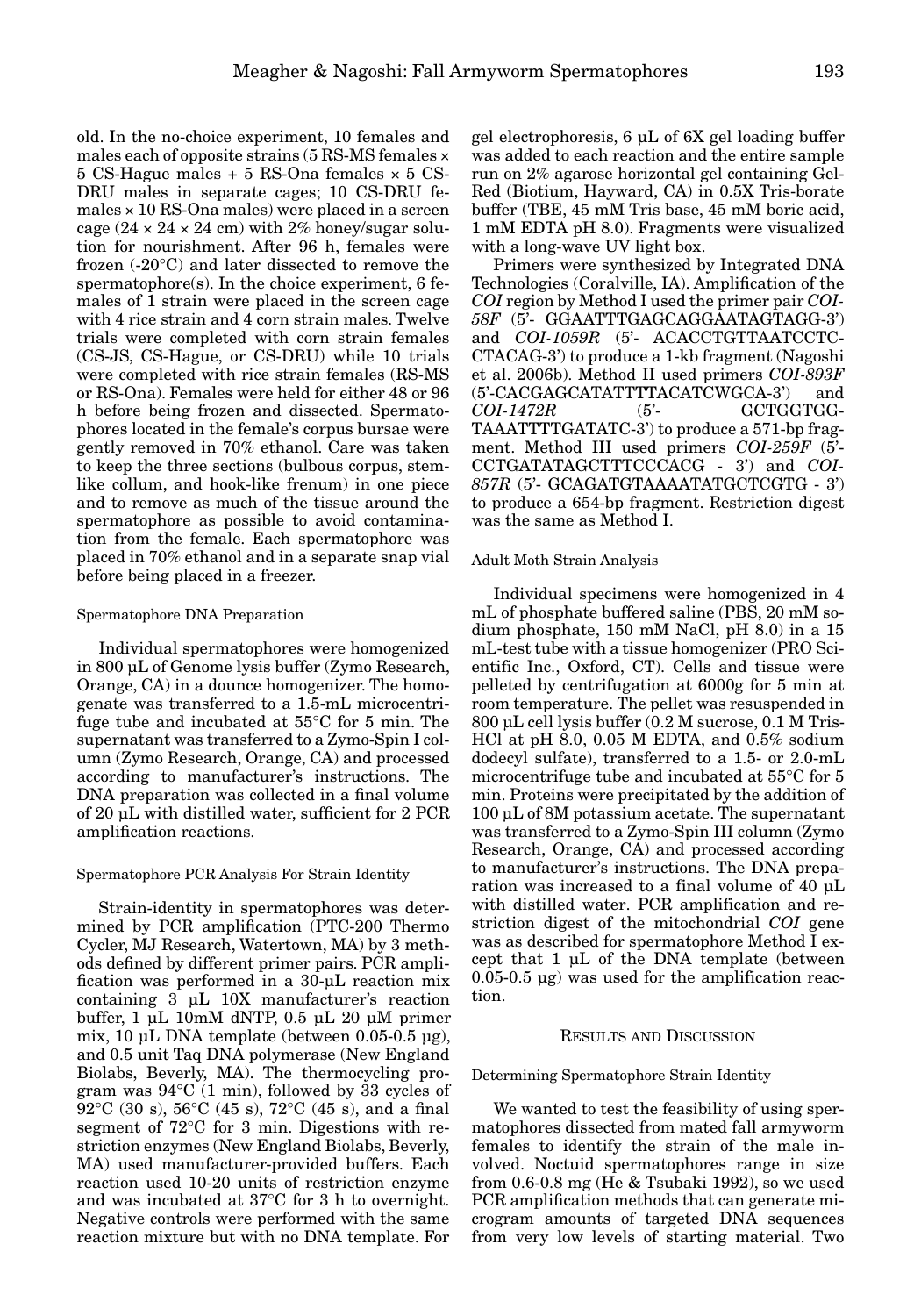methods were initially used to identify strainidentity in spermatophores. In the preferred method (designated I), a 1-kb PCR amplified product was generated carrying both a single rice strain and corn strain specific MspI site (Fig. 1; Nagoshi et al. 2008). Digestion by MspI will therefore produce strain diagnostic bands that can be distinguished from any uncut fragment resulting from a failure of restriction enzyme digestion.

If this procedure did not provide an unambiguous strain identity, a second method (designated II) was attempted to at least identify spermatophores of the rice strain. Method II generates a 571-bp product that because of its smaller size should be more efficiently amplified. The fragment contains a strain-specific polymorphism that disrupts a single EcoRV site in the corn strain but not the rice strain (polymorphism 1182 in Nagoshi et al. 2010), producing diagnostic bands upon digestion with this enzyme. However, this method is ambiguous for the corn strain because the diagnostic pattern cannot be distinguished from incomplete restriction digestion. In subsequent analyses, a modification of method I was used in which an internal pair of primers amplified a fragment about the size of that produced by method II, but producing diagnostic PCR bands for both strains after MspI digestion (Fig. 1).

# Spermatophores Identify Interstrain Mating

Representatives from each laboratory culture were tested for interstrain mating capability under laboratory conditions. Reciprocal no-



Fig. 1. Molecular markers in the COI gene that establish host strain identity used for the analysis of spermatophores (corn strain = CS, rice strain = RS). Shown are agarose gels with PCR amplified bands cut with the designated restriction enzyme. Methods I and III amplify overlapping regions with the method III primer pair internal to that of method I. Strain-specific MspI sites are present on the fragment that produces diagnostic patterns for strain identity. Method II amplifies a different portion of the COI gene that contains a corn strain specific EcoRV site. A 571-bp fragment is frequently observed even when the primary bands are those associated with the rice strain. This fragment is either due to incomplete restriction digest or contamination with corn strain tissue. Numbers on the side of the gel picture are sizes in base pairs  $\text{CS} = \text{corn strain}$ ;  $\text{RS} = \text{rice strain}$ ).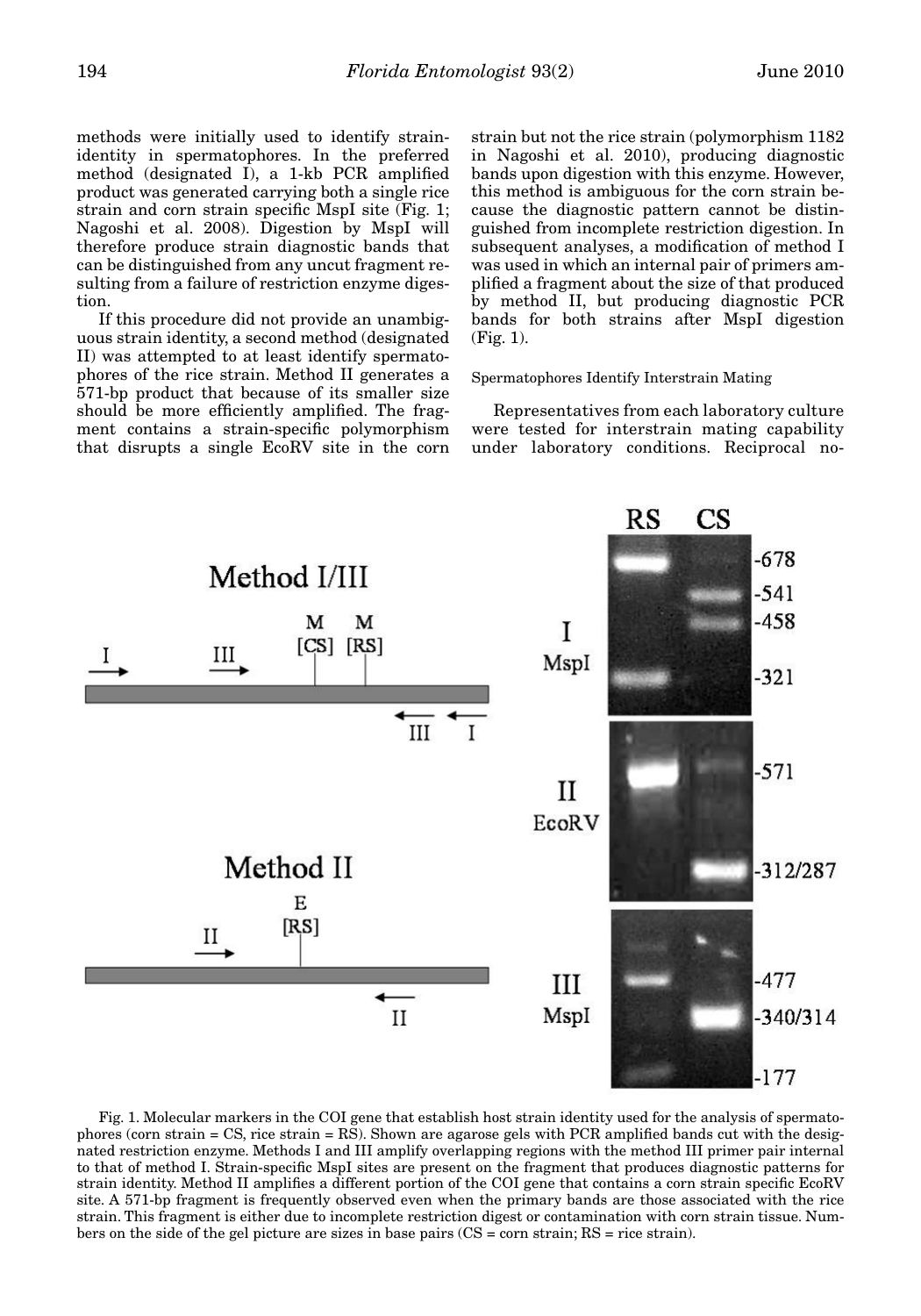choice experiments were performed and successful mating was defined as the presence of spermatophores in the females. After 96 h, 7 corn strain and 10 rice strain females successfully mated with males of the opposite strain to produce 11  $(1.57 \pm 0.3$  spermatophores per mated female) and 13  $(1.3 \pm 0.15$  spermatophores per mated female) spermatophores, respectively. Multiple spermatophores were found in 3 of the corn strain females and 3 of the rice strain females, indicating that females mating to multiple partners were common. The MspI enzyme digestion reactions were successful for 10 spermatophores contained in corn strain females and 8 contained in rice strain females. Of the 10 spermatophores from corn strain females all were identified as rice strain by molecular analysis (Table 1). Similarly, in the reciprocal cross, all 8 spermatophores from rice strain females tested showed the *COI* markers consistent with the corn strain.

In the choice experiments, females were simultaneously presented males of both strains. A high percentage of both strain females mated successfully (corn strain  $81.8 \pm 3.8\%$ ; rice strain  $88.2 \pm 3.6\%$ ) and contained more than 2 spermatophores per mated female (corn strain 2.04  $\pm$  0.14; rice strain 2.22  $\pm$  0.18). For the DNA analysis, 15 spermatophores were isolated from 10 corn strain females that were successfully mated. Seven spermatophores exclusively displayed the same corn strain markers as the mother, whereas the remaining 8 spermatophores expressed the rice strain marker indicating interstrain mating (Table 1). Of the 20 spermatophores analyzed from rice strain females, 10 were of rice strain males and 10 were indicative of interstrain mating. These observations demonstrate that there are no discernible barriers to mating between the 2 strains under our laboratory conditions.

Our inability to replicate the strain mating biases described by Pashley & Martin (1987) suggests that this behavior is easily lost after prolonged laboratory culturing or is highly variable within the fall armyworm population. There is evidence that substantial interstrain hybridization occurs in the wild. Multi-locus analysis of strainspecific genetic markers can be used as an indirect measure of interstrain hybrids, producing estimates of hybridization frequency ranging from 16-26% (Prowell et al. 2004; Nagoshi et al. 2006a). The data suggest that matings of rice strain females to corn strain males were more frequent than the reciprocal, the same bias observed by Pashley & Martin (1987) in laboratory studies (Nagoshi & Meagher 2003; Nagoshi et al. 2006a; Nagoshi et al. 2008). If these estimates of hybridization in the wild are correct, then hybrids make up a large part of the sampled population with potentially different behaviors and physiologies than the parental strains. This would indicate a more genetically complex situation for fall armyworm that would complicate efforts to control and predict the infestations of this important agricultural pest.

To accurately evaluate the importance of hybrid formation in fall armyworm field populations, we developed a methodology that can directly measure the frequency of hybrid formation in different habitats and seasons. Spermatophores have previously been used to clarify host races in another sympatric species by measuring for differences in stable isotope frequencies (Malausa et al. 2005). Our research is the first to identify the host strain paternity of mated females with molecular markers. This makes it possible to detect interstrain matings solely from the collection of females, thereby facilitating the direct determination of hybrid frequency in different habitats and seasons. As proof-ofconcept, we show in preliminary experiments that the strains represented by our colonies are capable of substantial interstrain mating and show no indication of strain preference under laboratory conditions.

TABLE 1. RESULTS OF NO-CHOICE AND CHOICE MATING EXPERIMENTS BASED ON SPERMATOPHORES AS A MEASURE OF SUCCESSFUL MATING. CORN STRAIN = CS; RICE STRAIN = RS.

| Strain of $\frac{1}{2}$ parent | Strain of<br>$\delta$ parent(s) | # $\varphi$ parents<br>dissected | $\frac{6}{5}$ s with $>1$<br>spermatophore | Spermatophore COI haplotype            |                                        |
|--------------------------------|---------------------------------|----------------------------------|--------------------------------------------|----------------------------------------|----------------------------------------|
|                                |                                 |                                  |                                            | Same strain<br>as $\frac{6}{7}$ parent | Opposite strain<br>of $\varphi$ parent |
| $_{\rm CS}$                    | $_{\rm RS}$                     |                                  | 3                                          | 0                                      | $10(10)^{b}$                           |
| RS                             | CS                              | 10                               | 4                                          | 0                                      | 8                                      |
| CS                             | CS and RS                       | 10                               | $5 \, \lceil 2 \rceil^{\rm a}$             |                                        | $8(2)^{b}$                             |
| RS                             | CS and RS                       | 19                               | $11 [5]^a$                                 | 10                                     | 10                                     |

a brackets indicate number of clusters where spermatophores had different strain identity. b parentheses indicate number analyzed by Method II.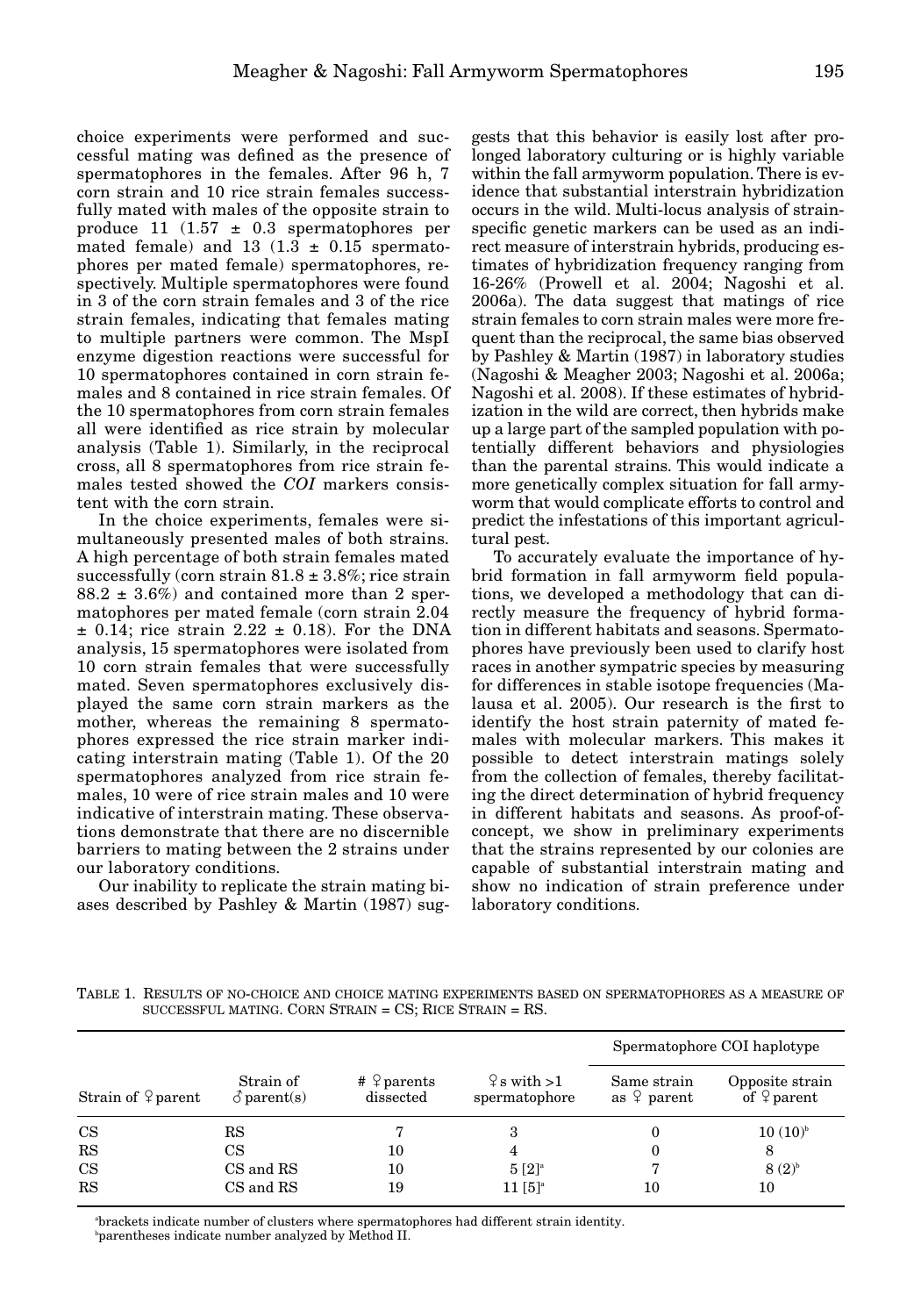#### ACKNOWLEDGMENTS

We thank C. Dillard, A. Rowley, and J. Sharp for excellent technical support. We thank S. Fleischer (The Pennsylvania State University) and P. Shirk (USDA-ARS) for review of an early version of the manuscript. The use of trade, firm, or corporation names in this publication is for the information and convenience of the reader. Such use does not constitute an official endorsement or approval by the United States Department of Agriculture or the Agricultural Research Service of any product or service to the exclusion of others that may be suitable.

# REFERENCES CITED

- ADAMCZYK, JR., J. J., HARDEE, D. D., ADAMS, L. C., AND SUMERFORD, D. V. 2001. Correlating differences in larval survival and development of bollworm (Lepidoptera: Noctuidae) and fall armyworm (Lepidoptera: Noctuidae) to differential expression of Cry1A(c) delta-endotoxin in various plant parts among commercial cultivars of transgenic *Bacillus thuringiensis* cotton. J. Econ. Entomol. 94: 284- 290.
- ADAMCZYK, JR., J. J., HOLLOWAY, J. W., LEONARD, B. R., AND GRAVES, J B. 1997. Susceptibility of fall armyworm collected from different plant hosts to selected insecticides and transgenic Bt cotton. J. Cotton Sci. 1: 21-28.
- BLANCO, C. A., PERERA, O., RAY J. D., TALIERCIO, E., AND WILLIAMS III, L. 2006. Incorporation of rhodamine B into male tobacco budworm moths *Heliothis virescens* to use as a marker for mating studies. J. Insect Sci. 6:05 10pp.
- CHILCUTT, C. F., ODVODY, G. N., CORREA, J. C., AND REMMERS, J. 2007. Effects of *Bacillus thuringiensis* transgenic corn on corn earworm and fall armyworm (Lepidoptera: Noctuidae) densities. J. Econ. Entomol. 100: 327-334.
- DEQUECH, S. T. B., DA SILVA, R. F. P., AND FIUZA, L. M. 2005. Interaction between *Spodoptera frugiperda* (J. E. Smith) (Lepidoptera: Noctuidae), *Campoletis flavicincta* (Ashmead) (Hymenoptera: Ichneumonidae) and *Bacillus thuringiensis aizawai*, in laboratory. Neotropical Entomol. 34: 937-944.
- GUY, R. N., LEPPLA, N. C., RYE, J. R., GREEN, C. W., BA-RETTE, S. L., AND HOLLIEN, K. A. 1985. *Trichoplusia ni*, pp. 487-494 *In* P. Sing & R. F. Moore [eds.], Handbook of Insect Rearing, vol. 2. Elsevier, Amsterdam.
- HE, Y. B., AND TSUBAKI, Y. 1992. Variation in spermatophore size in the armyworm, *Pseudaletia separata* (Lepidoptera, Noctuidae) in relation to rearing density. Appl. Entomol. Zool. 27: 39-45.
- LAMUNYON, C. W. 2000. Sperm storage by females of the polyandrous noctuid moth *Heliothis virescens*. Animal Behav. 59: 395-402.
- LEVY, H. C., GARCIA-MARUNIAK, A., AND MARUNIAK, J. E. 2002. Strain identification of *Spodoptera frugiperda* (Lepidoptera: Noctuidae) insects and cell line: PCR-RFLP of cytochrome oxidase C subunit I gene. Florida Entomol. 85: 186-190.
- LUGINBILL, P. 1928. The Fall Armyworm. U.S. Dept. Agric. Tech. Bull. 34: 1-91.
- LYNCH, R. E., WISEMAN, B. R., PLAISTED, D., AND WAR-NICK, D. 1999. Evaluation of transgenic sweet corn hybrids expressing CryIA (b) toxin for resistance to

corn earworm and fall armyworm (Lepidoptera: Noctuidae). J. Econ. Entomol. 92: 246-252.

- MALAUSA, T., BETHENOD, M.-T., BONTEMPS, BOURGUET, CORNUET, J.-M., AND PONSARD, S. 2005. Assortative mating in sympatric host races of the European corn borer. Science 308: 258-260.
- MCCORD, E., AND YU, S. J. 1987. The mechanisms of carbaryl resistance in the fall armyworm, *Spodoptera frugiperda* (J. E. Smith). Pestic. Biochem. Physiol. 27: 114-122.
- MEAGHER, R. L., AND NAGOSHI, R. N. 2004. Population dynamics and occurrence of *Spodoptera frugiperda* host strains in southern Florida. Ecol. Entomol. 29: 614-620.
- MEAGHER, R. L., NAGOSHI, R. N., STUHL, C., AND MITCHELL, E. R. 2004. Larval development of fall armyworm (Lepidoptera: Noctuidae) on different cover crop plants. Florida Entomol. 87: 454-46.
- MONNERAT, R., MARTINS, E., QUEIROZ, P., ORDÚZ, S., JARAMILLO, G., BENINTENDE, G., COZZI, J., REAL, M. D., MARTINEZ-RAMIREZ, A., RAUSELL, C., CERÓN, J., IBARRA, J. E., DEL RINCON-CASTRO, M. C., ESPINOZA, A. M., MEZA-BASSO, L., CABRERA, L., SÁNCHEZ, J., SOBERON, M., AND BRAVO, A. 2006. Genetic variability of *Spodoptera frugiperda* Smith (Lepidoptera: Noctuidae) populations from Latin America is associated with variations in susceptibility to *Bacillus thuringiensis* Cry toxins. Appl. Environ. Microbiol. 72: 7029-7035.
- NAGOSHI, R. N., AND MEAGHER, R. L. 2003. *FR* tandemrepeat sequence in fall armyworm (Lepidoptera: Noctuidae) host strains. Ann. Entomol. Soc. America 96: 329-335.
- NAGOSHI, R. N., AND MEAGHER, R. L. 2004a. Behavior and distribution of the two fall armyworm host strains in Florida. Florida Entomol. 87: 440-449.
- NAGOSHI, R. N., AND MEAGHER, R. L. 2004b. Seasonal distribution of fall armyworm (Lepidoptera: Noctuidae) host strains in agricultural and turf grass habitats. Environ. Entomol. 33: 881-889.
- NAGOSHI, R. N., AND MEAGHER, R. L. 2008. Review of fall armyworm (Lepidoptera: Noctuidae) genetic complexity and migration. Florida Entomol. 91: 546- 554.
- NAGOSHI, R. N., MEAGHER, R. L., AND JENKINS, D. A. 2010. Puerto Rico fall armyworm has only limited interactions with those from Brazil or Texas, but could have substantial exchanges with Florida populations. J. Econ. Entomol. 103: (in press).
- NAGOSHI, R. N., MEAGHER, R. L., NUESSLY, G., AND HALL, D. 2006a. Effects of fall armyworm (Lepidoptera: Noctuidae) interstrain mating in wild populations. Environ. Entomol. 35: 561-568.
- NAGOSHI, R. N., ARMSTRONG, J. S., SILVIE, P., AND MEAGHER, R. L. 2008. Structure and distribution of a strain-biased tandem repeat element in fall armyworm (Lepidoptera: Noctuidae) populations in Florida, Texas, and Brazil. Ann. Entomol. Soc. America 101: 1112-1120.
- NAGOSHI, R. N., SILVIE, P., MEAGHER, R. L., LOPEZ, J., AND MACHADO, V. 2007. Identification and comparison of fall armyworm (Lepidoptera: Noctuidae) host strains in Brazil, Texas, and Florida. Ann. Entomol. Soc. America 100: 394-402.
- NAGOSHI, R. N., MEAGHER, R. L., ADAMCZYK, JR., J. J., BRAMAN, S. K., BRANDENBURG, R. L., AND NUESSLY, G. 2006b. New restriction fragment length polymorphisms in the cytochrome oxidase I gene facilitate